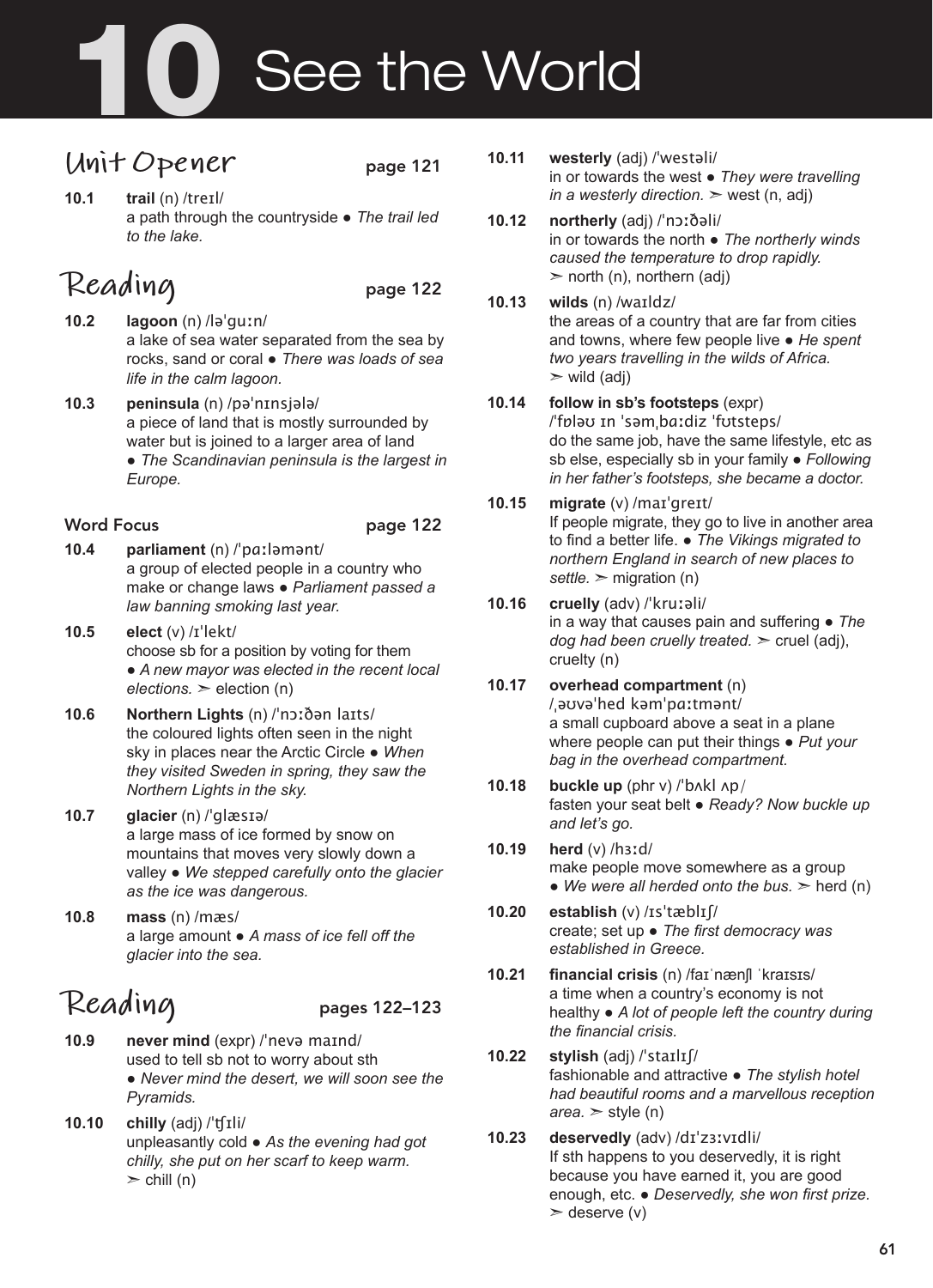- **10.24 thanks to** (expr) /θæŋks tuː/ because of ● *We're late, thanks to you!*
- **10.25 hustle and bustle** (expr) /ˈhʌsl ənd ˈbʌsl/ noise and activity ● *I hate the hustle and bustle of the city centre.*
- **10.26 lava field** (n) /ˈlɑːvə fiːld/ a wide area covered with cold lava ● *The lava field was formed in 1783, when the volcano erupted.*
- **10.27 emerge** (v) /iˈmɜːdʒ/ come out of sth or out from behind sth ● *The sun emerged from behind the clouds.*
- **10.28 vision** (n) /ˈvɪʒn/ a picture in your imagination ● *I had visions of myself in 20 years' time, living in a huge house.*
- **10.29 light up** (phr v) /laɪt ʌp/ fill with light ● *The Northern Lights lit up the sky with beautiful colours.*
- **10.30 spiritual** (adj) /ˈspɪrɪtʃuəl/ seeming to involve gods or magic ● *She felt there was something spiritual about that place; it was special.*  $\ge$  spirit (n)
- **10.31 shortly** (adv) /ˈʃɔːtli/ soon ● *They arrived shortly after six.*
- **10.32 en route** (adv) /ˌɒn ˈruːt/ on the way; while travelling from or to a place ● *Our car broke down en route to London.*
- **10.33 lawn** (n) /lɔːn/ an area of ground covered in short grass in a garden, park, etc ● *The children were playing on the lawn.*
- **10.34 well into the small hours** (expr) /wel ˈɪntə ðə smɔːl ˈaʊəz/ until the early hours of the morning between midnight and the time when the sun rises ● *He worked well into the small hours.*
- **10.35 hot spring** (n) /hɒt sprɪŋ/ a place in the ground from which hot water comes up ● *In many places, people bathe in hot springs for their health.*
- **10.36 convert (into)** (v) /kənˈvɜːt (ˈɪntuː)/ change into ● *Solar energy is converted into electricity in many countries.*
- **10.37 fossil fuel** (n) /ˈfɒsl ˈfjʊəl/ a fuel like coal or oil ● *If fossil fuels run out, we will have to find other sources of energy.*
- **10.38 port of call** (n) /pɔːt əv kɔːl/ one of several places you visit ● *Our first port of call on the trip was Thessaloniki.*
- **10.39 steaming hot** (adj) /ˈstiːmɪŋ hɒt/ very hot ● *It was so cold that I was really looking forward to a steaming hot cup of*   $\text{cofree.}$   $\geq$  steam (n)
- **10.40 contemplate** (v) /ˈkɒntəmpleɪt/ think about sth for a long time, usually in a serious or quiet way ● *He was contemplating moving to Canada.*
- **10.41 submerge** (v) /səbˈmɜːdʒ/ go or put sth under the surface of water ● *These birds often submerge their heads in water to look for food.*
- **10.42 cure** (v) /kjʊə/ make sb well again ● *The hot springs are said to cure some skin diseases.* ➣ cure (v, n)
- **10.43 justifiably** (adv) /dʒʌstɪˈfaɪəbli/ used to show that there is a good reason for sth ● *She was justifiably proud of her son.*  ➣ *justifiable (adj), justify (v)*
- **10.44 retain** (v) /rɪˈteɪn/ continue to have sth ● *He's trying to retain control of the company.*
- **10.45 reputation** (n) /ˌrepjuˈteɪʃn/ what people think or say about sb or sth ● *The company has a good reputation.*
- **10.46 equal** (v) /ˈiːkwəl/ lead to or result in sth ● *'More money equals greater happiness,' he said.* > equal (adj)
- **10.47 inhabit** (v) /ɪnˈhæbɪt/ live in a particular place ● *Dinosaurs used to inhabit the Earth.*  $\geq$  inhabitant (n)

#### Geographical features

glacier hot spring lagoon lava field peninsula range

## **Vocabulary** page 124

- **10.48 worthwhile** (adj) /wɜːθˈwaɪl/ worth the time, effort or money spent on sth ● *Of course, the Parthenon is a worthwhile sight to see when you're in Athens!*   $\ge$  (be) worth (v)
- **10.49 off the beaten track** (expr) /ɒf ðə ˈbiːtən træk/ A place that is off the beaten track is not well known and relatively few people visit it. ● *They visited a lovely village off the beaten track.*
- **10.50 picturesque** (adj) /pɪkʧəˈresk/ beautiful to look at ● *The picturesque islands in the Mediterranean are great places to take photos.*
- **10.51 scenery** (n) /ˈsiːnəri/ the natural features of a part of a country, such as mountains, forests, etc ● *The scenery of Meteora with its high rocks is breathtaking.*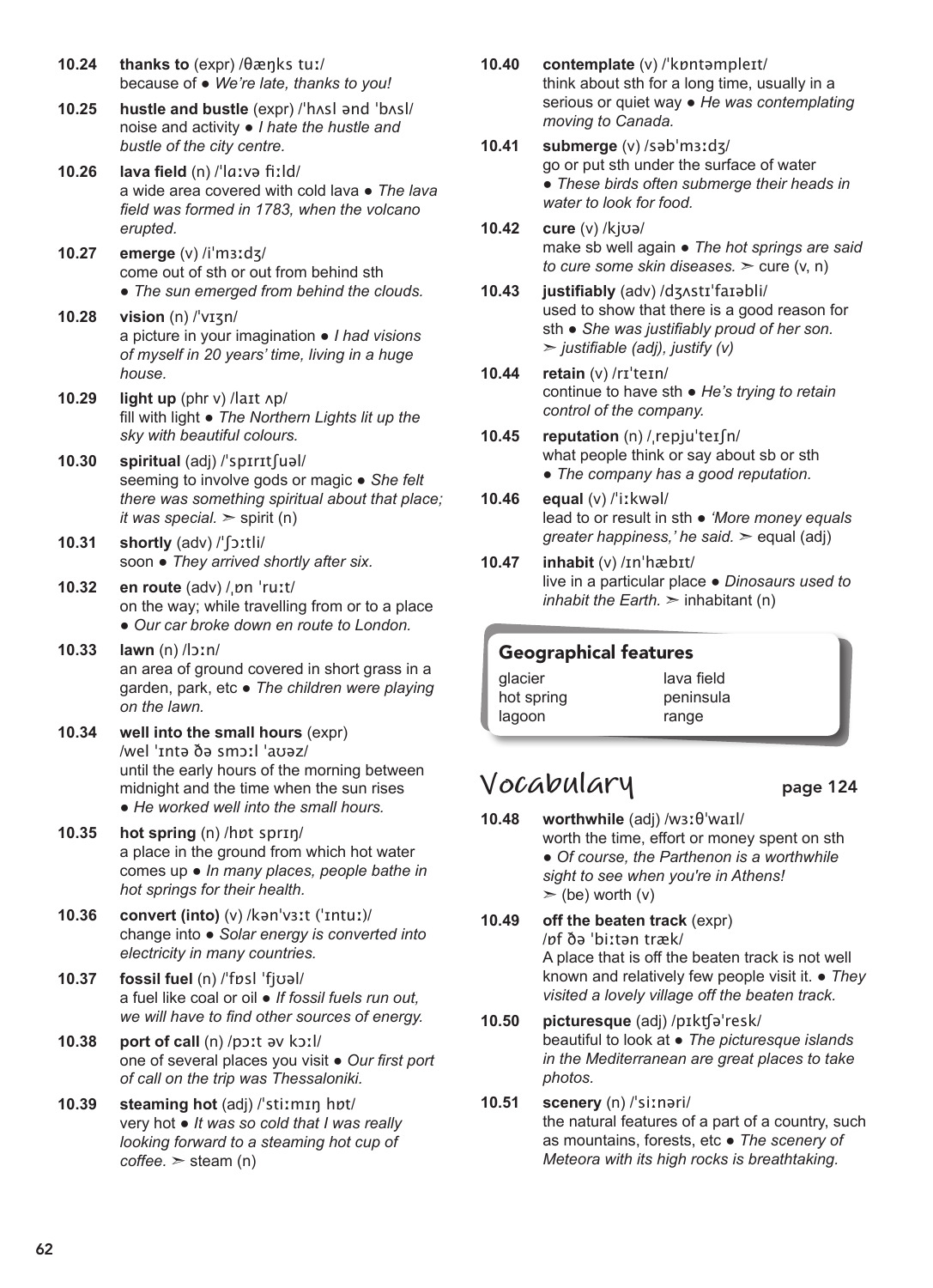- **10.52 delightful** (adj) /dɪˈlaɪtfʊl/ lovely ● *We visited the delightful island of Corsica in the summer.*  $\ge$  delight (v, n) **10.53 interlocking** (adj) /ɪntəˈlɒkɪŋ/
- which join *Their interlocking fingers showed they were a couple.*  $\geq$  interlock (v)
- **10.54 row** (n) /rəʊ/ a straight line of people or things ● *There were rows of stones along the coast making a long wall.*
- **10.55 column** (n) /ˈkɒləm/ a tall, solid, usually stone post which is used to support a roof or a decoration in a building ● *The columns in the temple were very tall.*
- **10.56 stretch (from … to …)** (v) /stretʃ (frəm … tə …)/ cover a large area of land ● *The Gobi Desert stretches from southern Mongolia to northern China.*
- **10.57 base** (n) /beɪs/ the lowest part of sth ● *The lamp has a round metal base.*
- **10.58 formation** (n) /fɔːˈmeɪʃn/ the way sth is naturally made ● *This is a photo of some amazing rock formations.* ➣ form (v, n)
- **10.59 range** (n) /reɪnʤ/ a line of hills or mountains ● *The Andes are a very high mountain range in South America.*
- **10.60 stepping stone** (n) /ˈstepɪŋ stəʊn/ Stepping stones are a row of flat stones that you walk on to cross a stream. ● *She used the stepping stones to cross the river.*
- **10.61 warrior** (n) /ˈwɒrɪə/ a fighter; a soldier ● *In Greek mythology, Ajax was a great warrior who fought many battles.*
- **10.62 origin** (n) /ˈɒrɪʤɪn/ where sth begins or comes from ● *The origin of the word 'fortune' is Latin.*  $>$  originate (v)
- **10.63 caravan** (n) /ˈkærəvæn/ a vehicle pulled by a car that you can stay in ● *She prefers staying in a caravan to a tent in case the weather is rainy.*
- **10.64 cuisine** (n) /kwɪˈziːn/ a style of cooking ● *Cretan cuisine is well known for being tasty and good for you.*
- **10.65 currency** (n) /ˈkʌrənsi/ the money used in a country ● *The currency used in Australia is the Australian dollar.*
- **10.66 itinerary** (n) /aɪˈtɪnərəri/ list of the places you will visit on holiday ● *The guide gave us the itinerary and we saw that on the first day we would visit Plaka.*
- **10.67 resort** (n) /rɪˈzɔːt/ a place where many people go on holiday ● *Mykonos is a very popular resort for young people.*
- **10.68 voyage** (n) /ˈvɔɪɪʤ/ a sea journey ● *The voyage from Patras to Ancona in Italy took a whole day.*
- **10.69 travel agent** (n) /ˈtrævl ˈeɪdʒənt/ a company or person that plans holidays and journeys for people ● *Our travel agent says this is the best hotel in the area.*  $\geq$  travel agency (n)

### **Grammar** page 125

- **10.70 sleep in** (phr v) /sliːp ɪn/ let yourself sleep later than usual in the morning ● *Most teenagers like to sleep in at the weekend.*
- **10.71 excursion** (n) /ɪksˈkɜːʃn/ a short trip taken for pleasure ● *The students really enjoyed their excursion to Nafplio.*
- **10.72 flight attendant** (n) /flaɪt əˈtendənt/ sb who serves food and drinks to passengers on a plane and looks after them ● *Flight attendants are usually very kind with passengers who are scared of flying.*
- **10.73 boarding pass** (n) /ˈbɔːdɪŋ pɑːs/ a document which allows you to get on a plane ● *I had to show my boarding pass in order to get on the plane.*
- **10.74 check in** (phr v) /ʧek ɪn/ arrive at a hotel and collect your key ● *You can't check in at the hotel before midday.*   $\ge$  check-in (n)
- **10.75 package holiday** (n) /ˈpækɪʤ ˈhɒlɪdeɪ/ an organised holiday that includes the cost of travel, hotel etc ● *The cost of our package holiday included the flights, hotel room and meals.*

# **Listening** page 126

- **10.76 deck** (n) /dek/ the outside top level of a ship that you can walk or sit on ● *We stood on the deck and gazed at the sea.*
- **10.77 trekking** (n) /ˈtrekɪŋ/ walking long distances for pleasure ● *Trekking in high mountains can be dangerous.*   $\ge$  trek (v, n)
- **10.78 refreshments** (pl n) /rɪˈfreʃmənts/ food and drink that is provided at an event like a meeting ● *We stopped at a café for some refreshments.*

# Speaking page 127

**10.79 camping site** (n) /ˈkæmpɪŋ saɪt/ an enclosed place where you can camp  $\bullet$ *They put up their tent as soon as they arrived at the camping site.*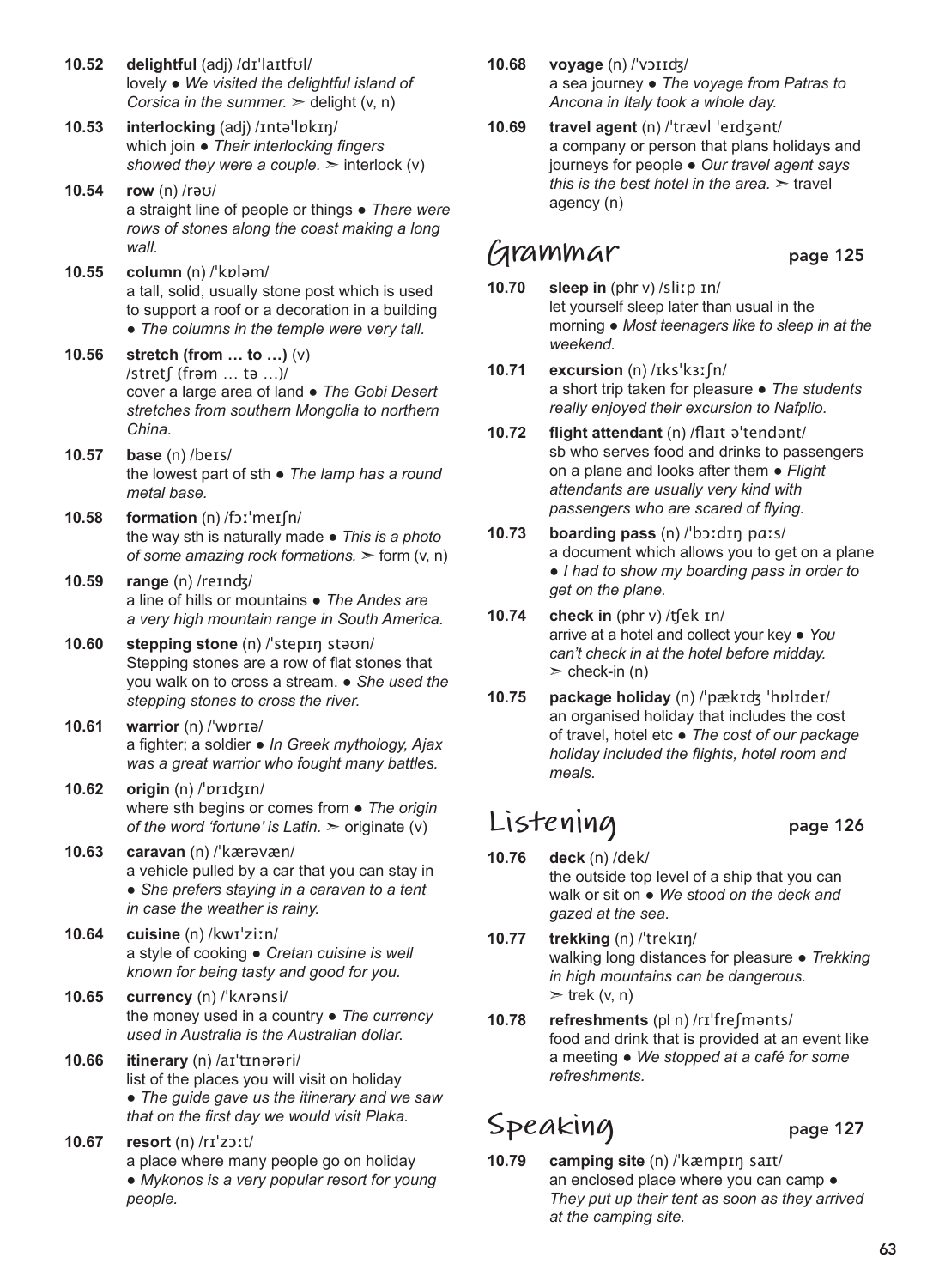- **10.80 first-aid kit** (n) /fɜːst eɪd kɪt/ a box with things you need in case sb is hurt ● *There are some bandages in the first-aid kit.*
- **10.81 torch** (n) /tɔːʧ/ a small light powered by batteries ● *He turned on his torch in the dark cave in order to see.*
- **10.82 tinned food** (n) /tɪnd fuːd/ food in cans ● *Tinned food is useful on a camping holiday as it doesn't need to be kept in a fridge.*

# **Grammar** page 128

- **10.83 respect** (v) /rɪˈspekt/ show you understand that sth is important and make sure you do not do anything against it ● *You should respect other people's wishes.*  $\ge$  respect (n)
- **10.84 track** (n) /træk/ a narrow road or path ● *They drove up the muddy track until they got to the farmhouse.*
- **10.85 accommodation** (n) /əkɒməˈdeɪʃn/ a place where you stay ● *The accommodation was a horrible room without a bathroom, so we weren't happy.* ➣ accommodate (v)

## **Use your English** page 129

- **10.86 depart** (v) /dɪˈpɑːt/ leave ● *The train departs at nine and arrives in London two hours later.*  $\geq$  departure (n)
- **10.87 bumpy** (adj) /ˈbʌmpi/ a bumpy journey is uncomfortable because the car or plane moves up and down because of bad road or weather conditions ● *It's a bumpy road because it is full of holes.*  $\geq$  bump (v, n)
- **10.88 get away** (phr v) /get əˈweɪ/ escape ● *The actor rushed to his car to get away from the fans at the airport.*
- **10.89 drop off** (phr v) /drɒp ɒf/ take sb somewhere by car and leave them there ● *Can you drop me off at the station?*
- **10.90 set out** (phr v) /set aʊt/ start a journey ● *Let's set out early so we don't get stuck in traffic.*
- **10.91 get on** (phr v) /get ɒn/ board a plane, train, etc ● *They got on the plane last.*  ✎ Opp: get off
- **10.92 put up** (phr v) /pʊt ʌp/ assemble or build sth ● *We put up the tent and got inside.*
- **10.93 get around** (phr v) /get əˈraʊnd/ move from place to place ● *The tourists get around the island on scooters.*
- **10.94 see off** (phr v) /siː ɒf/ wave goodbye to sb leaving from an airport, station, etc ● *Her parents saw her off at the station when she left for Thessaloniki.*
- **10.95 vehicle** (n) /ˈviːɪkl/ sth you drive such as a car, van or truck, etc ● *You'll need a vehicle like a four-wheel drive to drive over this rough area.*
- **10.96 assemble** (v) /əˈsembl/ put together; put up ● *Please help me assemble this toy as the instructions don't make sense.* ► assembly (n)
- **10.97 on (my) way** (expr) /ɒn (maɪ) weɪ/ travelling to a particular place ● *We're on our way to London and we'll be there soon.*
- **10.98 run into trouble** (expr) /rʌn ˈɪntʊ ˈtrʌbl/ have problems ● *She ran into trouble on holiday when she lost her passport.*
- **10.99 off the coast (of)** (expr) /ɒf ðə kəʊst (əv)/ in the sea near a particular piece of land that is also near the sea ● *Chalki is a small island off the coast of Rhodes.*

#### Phrasal verbs

| buckle up  | get away | see off  |
|------------|----------|----------|
| check in   | get on   | set out  |
| drop off   | light up | sleep in |
| get around | put up   |          |
|            |          |          |

#### **Writing: an article (2)** pages 130–131

- **10.100 non-stop** (adj) /nɒn-stɒp/ continuous ● *The whole holiday was a non-stop party.*
- **10.101 fun-packed** (adj) /fʌn-pækt/ full of enjoyable activities ● *The children like going on a fun-packed holiday where they are always doing something.*
- **10.102 idyllic** (adj) /ɪˈdɪlɪk/ extremely, beautiful, pleasant and peaceful ● *The idyllic beach was the perfect place to relax.*
- **10.103 breathtaking** (adj) /ˈbreθteɪkɪŋ/ very exciting or impressive ● *The view from our room was breathtaking!*
- **10.104 botanical garden** (n) /bəˈtænɪkl ˈɡɑːdn/ a large pubic garden where plants, trees and flowers are grown for scientific study ● *The university has a botanical garden, which is open to the public.*
- **10.105 paragliding** (n) /ˈpærəɡlaɪdɪŋ/ a sport in which you jump from a plane or high place wearing special equipment and are carried along by the wind ● *Go paragliding? No way! I'm too scared!* > paraglider (n)